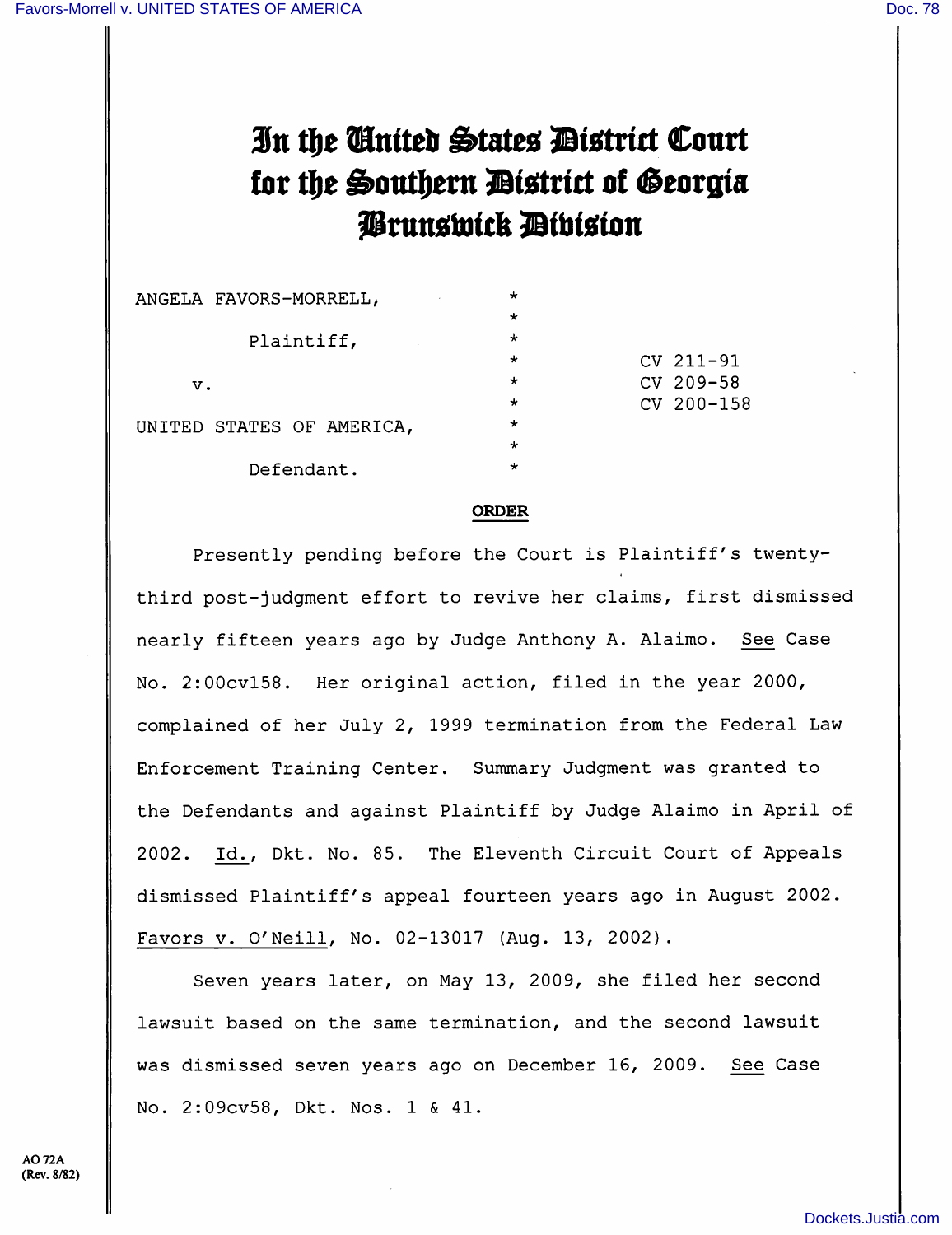Two years later, on June 6, 2011, she filed her third lawsuit based on the same termination, and the third lawsuit was dismissed five years ago on November 30, 2011.<sup>1</sup> Case No. 2:llcv91, Dkt. Nos. 1 & 15.

After all of these suits were dismissed and all appeals lost. Plaintiff began a prolific campaign of post-dismissal motions seeking to re-open various of her long-dismissed suits complaining about the termination that occurred at the end of the last century.

Included in these prior, unsuccessful attempts to reopen the old cases are:

- 1. Motion to Change Venue filed in 2014 in Case 2:00cvl58 (Dkt. No. 105)
- 2. Motion to Reopen Case filed in 2014 in Case No. 2:00cvl58 (Dkt. No. 106)
- 3. Motion to Vacate All Orders filed in 2014 in Case No. 2:00cvl58 (Dkt. No. 107)
- 4. Motion for Conference filed in 2014 in Case No. 2:00cvl58 (Dkt. No. 110)
- 5. Motion for Relief from Order filed in 2010 in Case No. 2:09cv58 (Dkt. No. 46)

 $1$  In addition to these three suits, Plaintiff's husband filed derivative actions based on the same termination. These, too, were dismissed. See, e.g., Case No. 2:llcv92, Case No. 2:09cv59.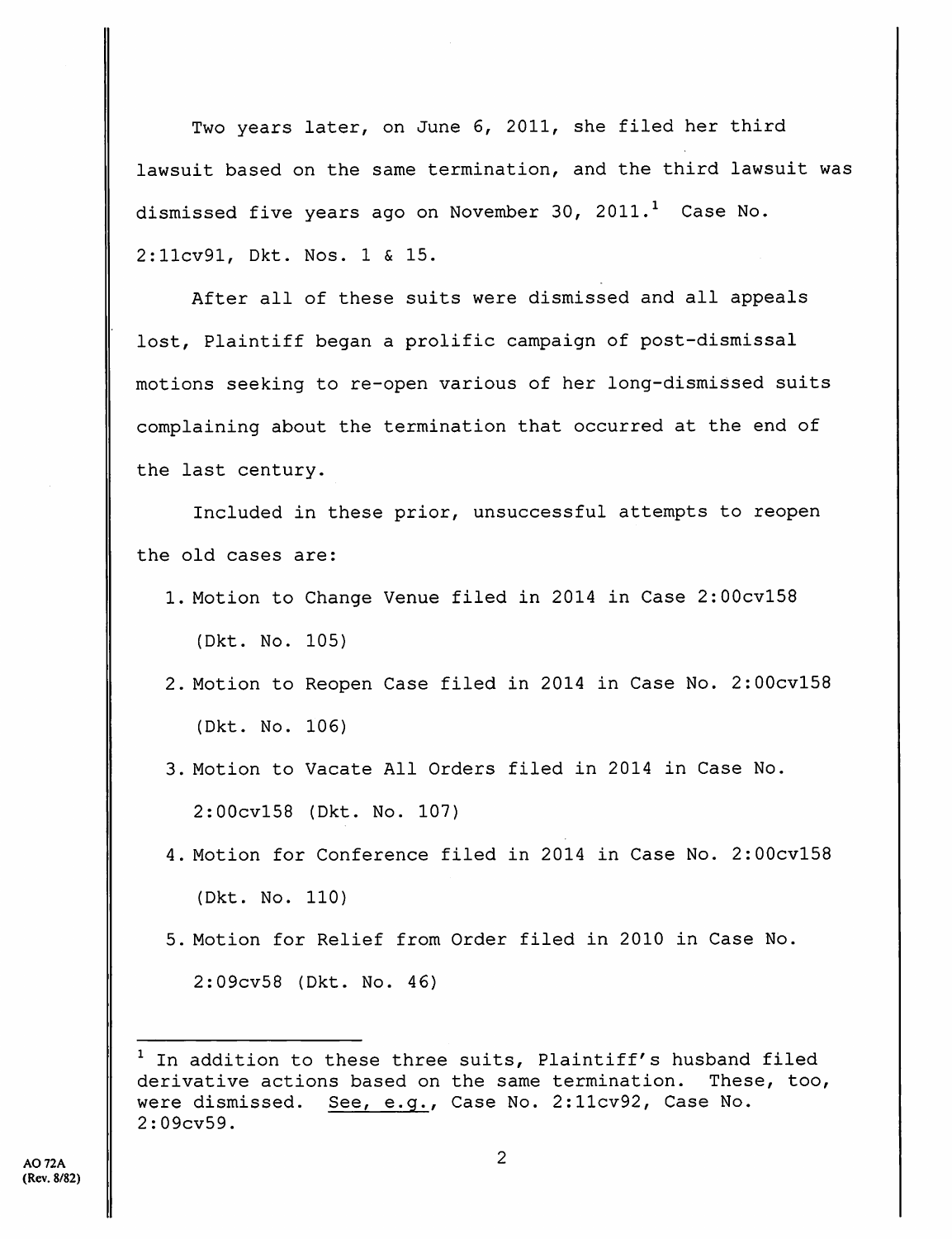- 6. Motion for Equitable Estoppel filed in 2010 in Case No. 2:09cv58 (Dkt. No. 49)
- 7. Motion for Equitable Tolling filed in 2010 in Case No. 2:09cv58 {Dkt. No. 50)
- 8. Motion to Vacate filed in 2010 in Case No. 2:09cv58 (Dkt. No. 52)
- 9. Motion for Review filed in 2014 in Case No. 2:09cv58 (Dkt No. 55)
- 10. Motion to Change Venue filed in 2014 in Case No. 2:09cv58 (Dkt. No. 59)
- 11. Motion to Reopen Case filed in 2014 in Case No. 2:09cv58 (Dkt. No. 60)
- 12. Motion for Conference in 2014 in Case No. 2:09cv58 (Dkt. No. 63)
- 13. Motion for Recusal in 2011 in Case No. 2:llcv91 (Dkt No. 17)
- 14. Motion for ''New Trial" in 2011 in Case No. 2:llcv91 (Dkt. No. 18)
- 15. Motion to Vacate in 2011 in Case No. 2:llcv91 (Dkt. No. 19)
- 16. Motion to Vacate in 2012 in Case No. 2:llcv91 (Dkt. No. 24)
- 17. Motion to Vacate in 2012 in Case No. 2:llcv91 (Dkt. No. 28)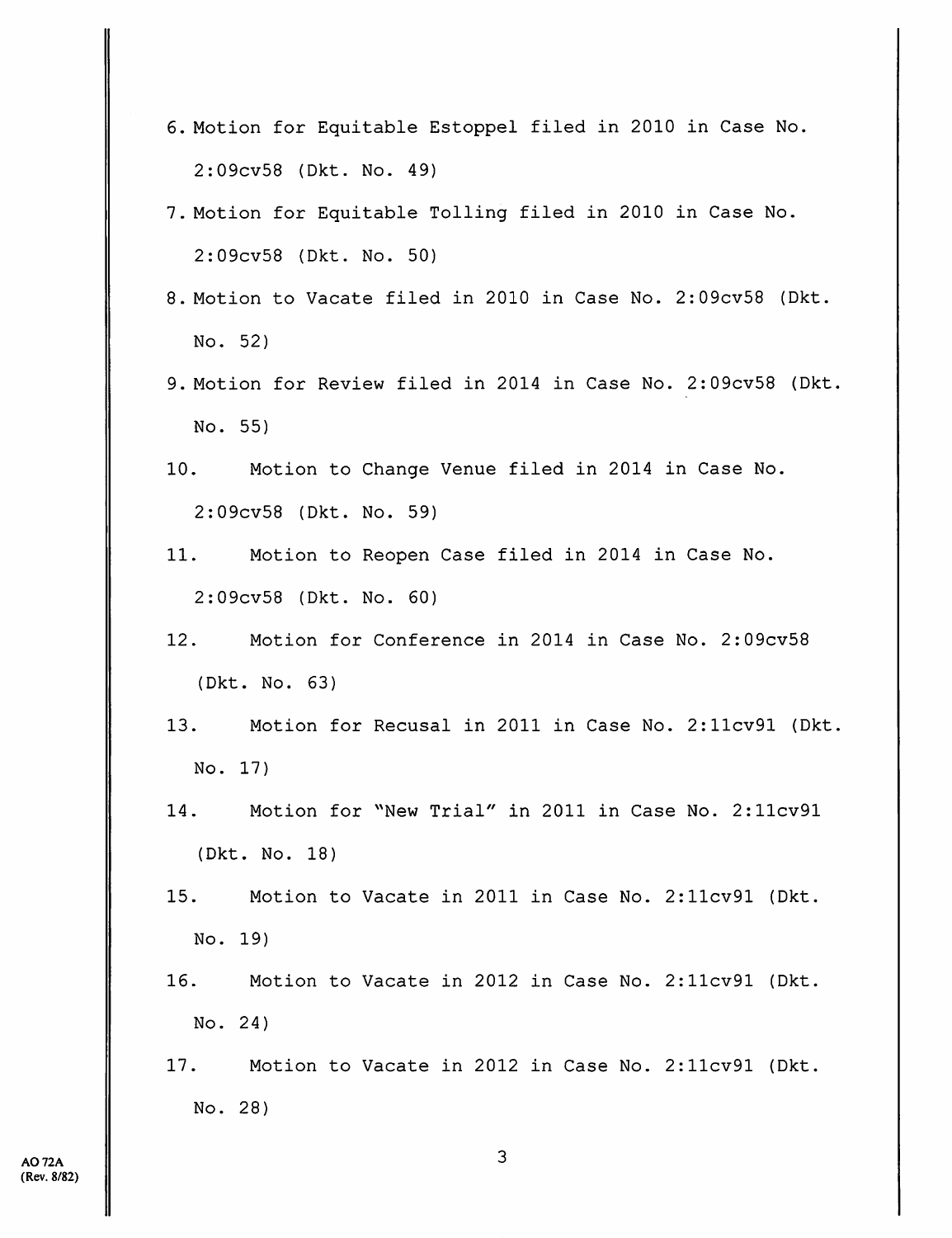- 18. Motion for Reconsideration in 2012 in Case No. 2:llcv91 (Dkt. No 32)
- 19. Petition for Review in 2014 in Case No. 2:llcv91 (Dkt. No. 34)
- 20. Motion to Change Venue in 2014 in Case No. 2:llcv91 (Dkt. No. 39)
- 21. Motion to Reopen Case in Case No. 2:llcv91 (Dkt. No. 40)
- 22. Motion for Conference in 2014 in Case No. 2:llcv91 (Dkt. No. 43)

In this, her twenty-third attempt to overturn her dismissal, she presents a letter she purports to have received from Judge Anthony Alaimo on March 25, 2009. Plaintiff alleges that Judge Alaimo was unfair to her and that he wrote her a letter years ago confessing his extreme bias. This exhibit, which Plaintiff alleges was written by Judge Alaimo, states, "I will forever be remorseful for my inappropriate inflammatory reference of you as noted in the Pre-trial conference. My personal antipathy towards you impaired by ability to render fair judgment." Case No. 2:00cvl58, Dkt. No. 113; Case No. 2:09cv58, Dkt. No. 67; Case No. 2:llcv91, Dkt. Nos. 47 & 48.

Plaintiff offers no explanation for holding the letter for seven-and-one-half years and twenty-two motions before submitting it in October of 2016 as a focal point of her present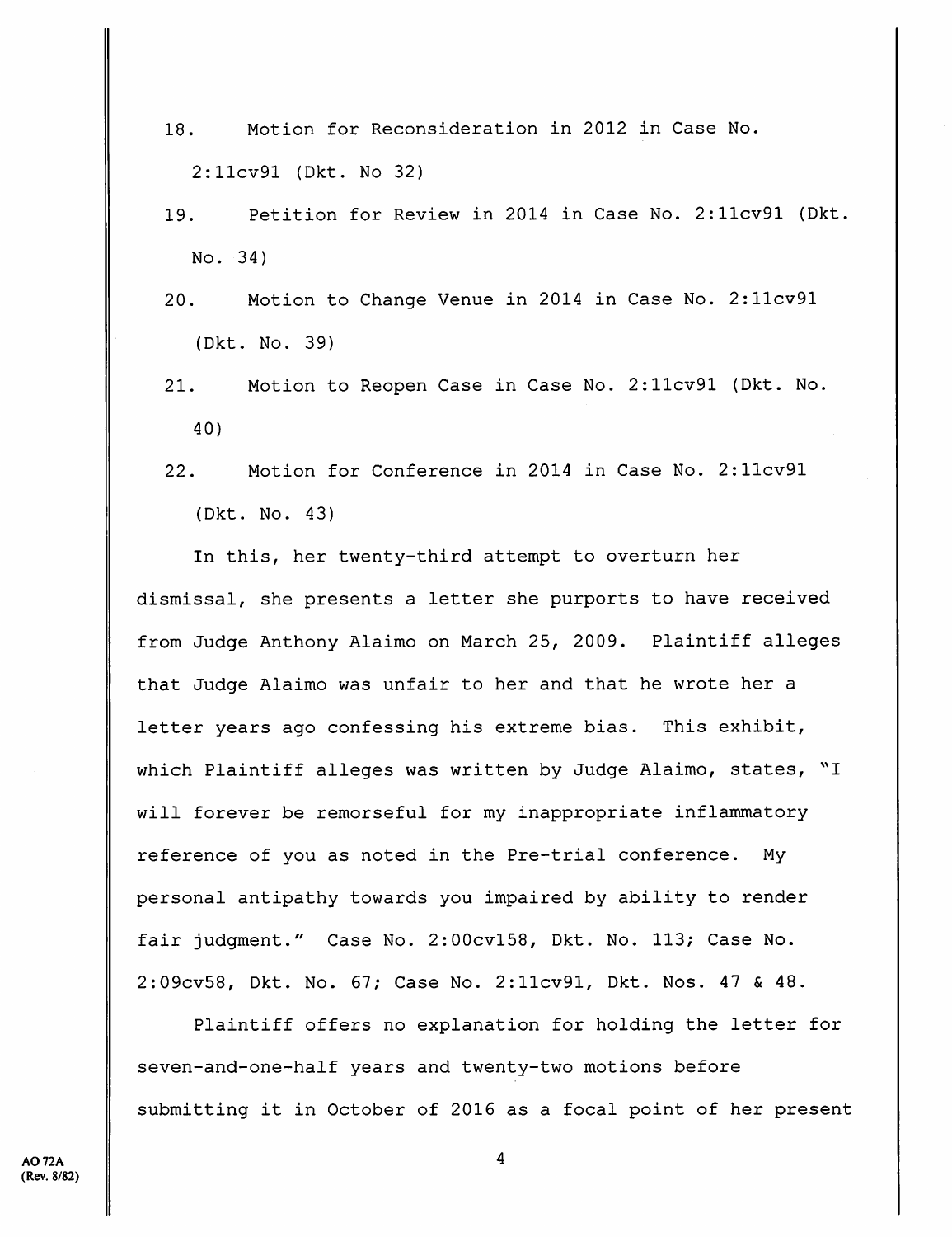motions. Even if one were to overlook the letter's typographical error, grammatical mistake, unusual content and peculiar timing of presentment, and even if one were to believe that Judge Alaimo would ever write an ex parte letter to a litigant about a case confessing extreme bias and unfairness on his part, this twenty-third attempt at reversing the outcome would still fail.

Rule 60(b) provides relief from a final judgment or order on several grounds, including fraud, misrepresentation, and newly discovered evidence. FED. R. CIV. P. 60(b)(2), (3). Ordinarily, a Rule 60(b) motion must be made within one year of the entry of judgment. FED. R. CIV. P. 60(c)(1). However, Rule 60(d)(3) allows relief from a final judgment that is more than one year old if the movant can show "fraud on the court." FED. R. Civ. P. 60(d) (3). "Where relief from a judgment is sought due to fraud on the court, the fraud must be established by clear and convincing evidence." Gupta v. Walt Disney World Co., 482 F. App'x 458, 459 (11th Cir. 2012) (citing Booker v. Dugger, 825 F.2d 281, 283 (11th Cir. 1987)). "'[O]nly the most egregious misconduct, such as bribery of a judge or members of a jury, or the fabrication of evidence by a party in which an attorney is implicated, will constitute a fraud on the court." Id. The evidence must amount to an "'unconscionable plan or scheme' to improperly influence the court's decision." Id.

5